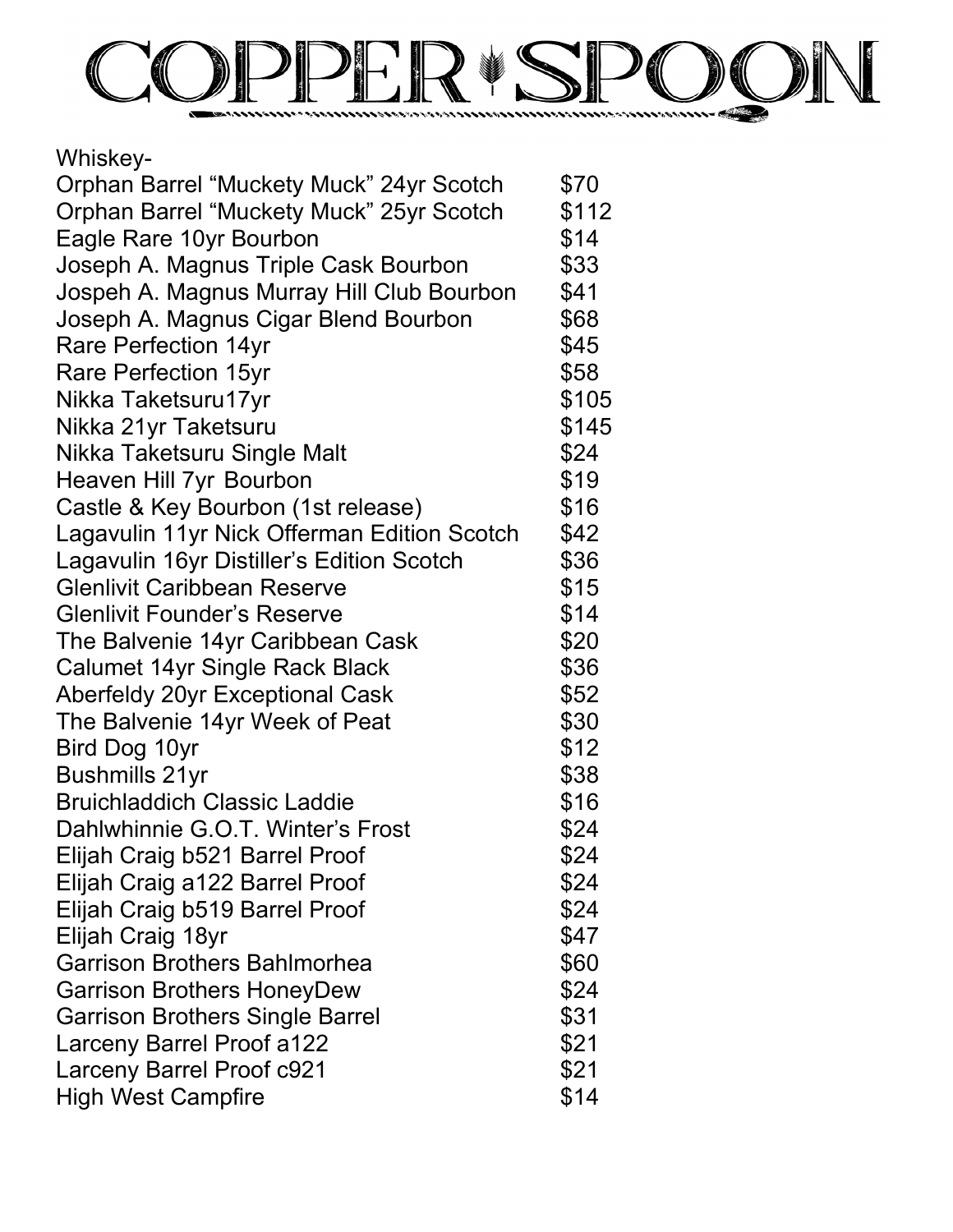| Savage & Cooke                              |       |
|---------------------------------------------|-------|
| -Lip Service Straight Rye Whiskey           | \$16  |
| -Second Glance American Whiskey             | \$16  |
| -Burning Chair Bourbon                      | \$16  |
| <b>Redemption Rum Cask Finish</b>           | \$15  |
| <b>Redemption Tyler's Mistake</b>           | \$22  |
| <b>Rebel Yell Single Barrel</b>             | \$20  |
| Mars Komagatake 2021 Limited                | \$50  |
| Iwai Fuyu                                   | \$55  |
| <b>Ichiro Malt &amp; Grain</b>              | \$32  |
| <b>Wild Turkey Forgiven</b>                 | \$22  |
| <b>Jack Daniel's Bonded</b>                 | \$12  |
| <b>Jack Daniel's Triple Mash</b>            | \$14  |
| Agave-                                      |       |
| Del Maguey Vida Mexcal                      | \$12  |
| <b>Mexicat Raicilla</b>                     | \$19  |
| <b>Peloton De La Muerte Mezcal</b>          | \$12  |
| Fuenteseca Riserva 21yr Extra Anejo         | \$160 |
| <b>Other Spirits-</b>                       |       |
| Siglo Cero Pox                              | \$17  |
| Wine-                                       |       |
| Syltbar Prosecco, IT, N.V.                  | \$45  |
| Biutiful Cava, SP, N.V.                     | \$44  |
| Louis Jadot, Pinot Noir, FR, 2019           | \$71  |
| Heitz Cabernet Sauvignon, CA, 2016          | \$156 |
| <b>Fluer Rose</b>                           | \$30  |
| Bachelet-Monnot Maranges 1er Cru            |       |
| Clos De La Bouterie, FR, 2019               | \$95  |
| R. Mondavi Oakville Cabernet Sauvignon 2014 | \$155 |
| <b>Gibbs Diamond Mountian Three Clones</b>  |       |
| Cabernet Sauvignon, CA, 2017                | \$106 |